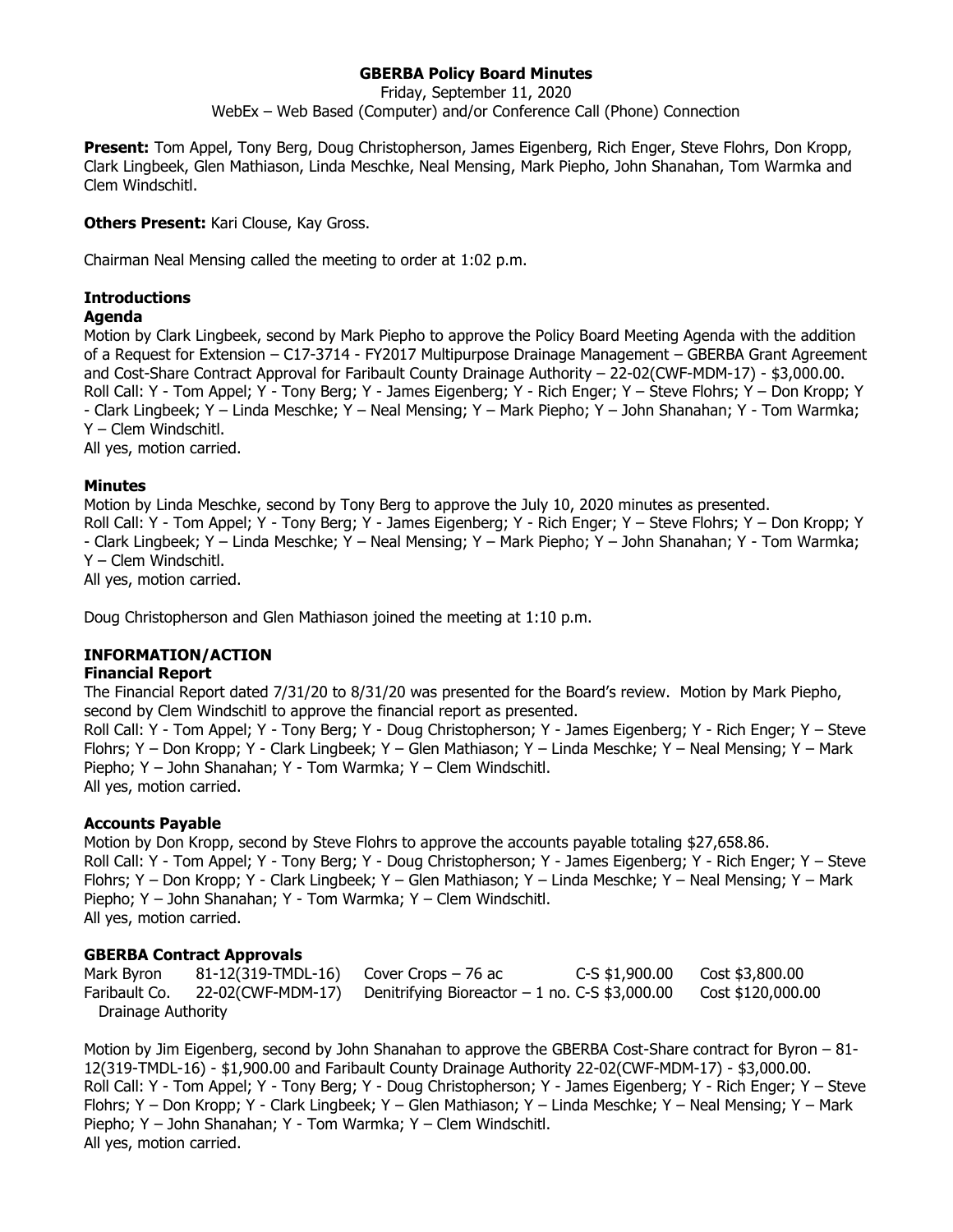# **PAGE 2 GBERBA POLICY MINUTES SEPTEMBER 11, 2020**

#### **GBERBA Cost-Share Contract Completion**

Doug Meyer 22-62(319-TMDL-16) Alternative Tile Intakes – 2 no. C-S \$500.00 Cost \$1,173.04

Motion by Tom Appel, second by Rich Enger to approve the GBERBA Cost-Share contract payment for Meyer -22- 62(319-TMDL-16) - \$500.00.

Roll Call: Y - Tom Appel; Y - Tony Berg; Y - Doug Christopherson; Y - James Eigenberg; Y - Rich Enger; Y – Steve Flohrs; Y – Don Kropp; Y - Clark Lingbeek; Y – Glen Mathiason; Y – Linda Meschke; Y – Neal Mensing; Y – Mark Piepho; Y – John Shanahan; Y - Tom Warmka; Y – Clem Windschitl. Motion carried.

# **MAWQCP Contract Approval**

| Redwood SWCD        | MAWQCP(TS-64-5-06) | <b>Additional Technical Assistance</b> | \$6,000.00 |
|---------------------|--------------------|----------------------------------------|------------|
| Bryan Ethriem       | MAWQCP(59-5-31)    | Worksheet Incentive                    | \$100.00   |
| Craig Rollag        | MAWQCP(67-5-17)    | Worksheet Incentive                    | \$100.00   |
| Thomas Balfany      | MAWQCP(87-5-20)    | Worksheet/Certification Incentive      | \$300.00   |
| <b>Todd Balfany</b> | MAWQCP(87-5-21)    | Worksheet/Certification Incentive      | \$300.00   |
| William Balfany     | MAWQCP(87-5-22)    | Worksheet/Certification Incentive      | \$300.00   |
| Chris Balfany       | MAWQCP(87-5-19)    | Certification Incentive                | \$200.00   |
| Loran Haas          | MAWQCP(87-5-23)    | Certification Incentive                | \$300.00   |
| Randy Krause        | MAWQCP(87-5-24)    | Worksheet Incentive                    | \$100.00   |
| Darryl Schwartz     | MAWQCP(08-6-05)    | Worksheet Incentive                    | \$100.00   |
| Clinton Benz        | MAWQCP(22-6-22)    | Worksheet Incentive                    | \$100.00   |

Motion by Tony Berg, second by Mark Piepho to approve the MAWQCP incentive payments for Redwood SWCD (\$6,000.00); Thomas Balfany, Todd Balfany, William Balfany, Haas (\$300.00); Chris Balfany (\$200.00); Ethriem, Rollag, Krause, Schwartz and Benz (\$100.00).

Roll Call: Y - Tom Appel; Y - Tony Berg; Y - Doug Christopherson; Y - James Eigenberg; Y - Rich Enger; Y – Steve Flohrs; Y – Don Kropp; Y - Clark Lingbeek; Y – Glen Mathiason; Y – Linda Meschke; Y – Neal Mensing; Y – Mark Piepho; Y – John Shanahan; Y - Tom Warmka; Y – Clem Windschitl. All yes, motion carried.

## **Grant Balances and Projects Report** – Disbursed.

## **Joint Powers Agreement Update**

Committee met with Ann Goering via WebEx on August 3. Our Joint Powers Agreement is at an age that a total rewrite is being completed, the agreement will be shortened with a lot of the content going into By-Laws for the organization. Ann will be sending out a draft Joint Powers Agreement for the committee to review before our next meeting on September 29.

(Committee Members are Michele Stindtman, Ashley Brenke, Julie Conrad, Tom Appel and Clark Lingbeek.)

## **Request for Extension – FY17 Multipurpose Drainage Management Grant**

Motion by Clark Lingbeek, second by Doug Christopherson to approve requesting a second extension for the FY17 Multipurpose Drainage Management Grant expiring December 31, 2020 upon discussion with the Technical Committee and if deemed necessary.

Roll Call: Y - Tom Appel; Y - Tony Berg; Y - Doug Christopherson; Y - James Eigenberg; Y - Rich Enger; Y – Steve Flohrs; Y – Don Kropp; Y - Clark Lingbeek; Y – Glen Mathiason; Y – Linda Meschke; Y – Neal Mensing; Y – Mark Piepho; Y – John Shanahan; Y - Tom Warmka; Y – Clem Windschitl.

# **Coordinator Report**

# **MN Agricultural Water Quality Certification Program**

Update on progress made in areas 5 and 6 – See Certification Specialist Reports. Over 625,000 acres and over 900 certified producers statewide!

GBERBA has the Area 5 and 6 MAWQCP administrative contract approved through 2021. The Minnesota Agricultural Water Quality Certification Program is launching three new endorsements in addition to 10-year certification a farmer or landowner receives in the program. The endorsements are for soil health, integrated pest management, and wildlife.